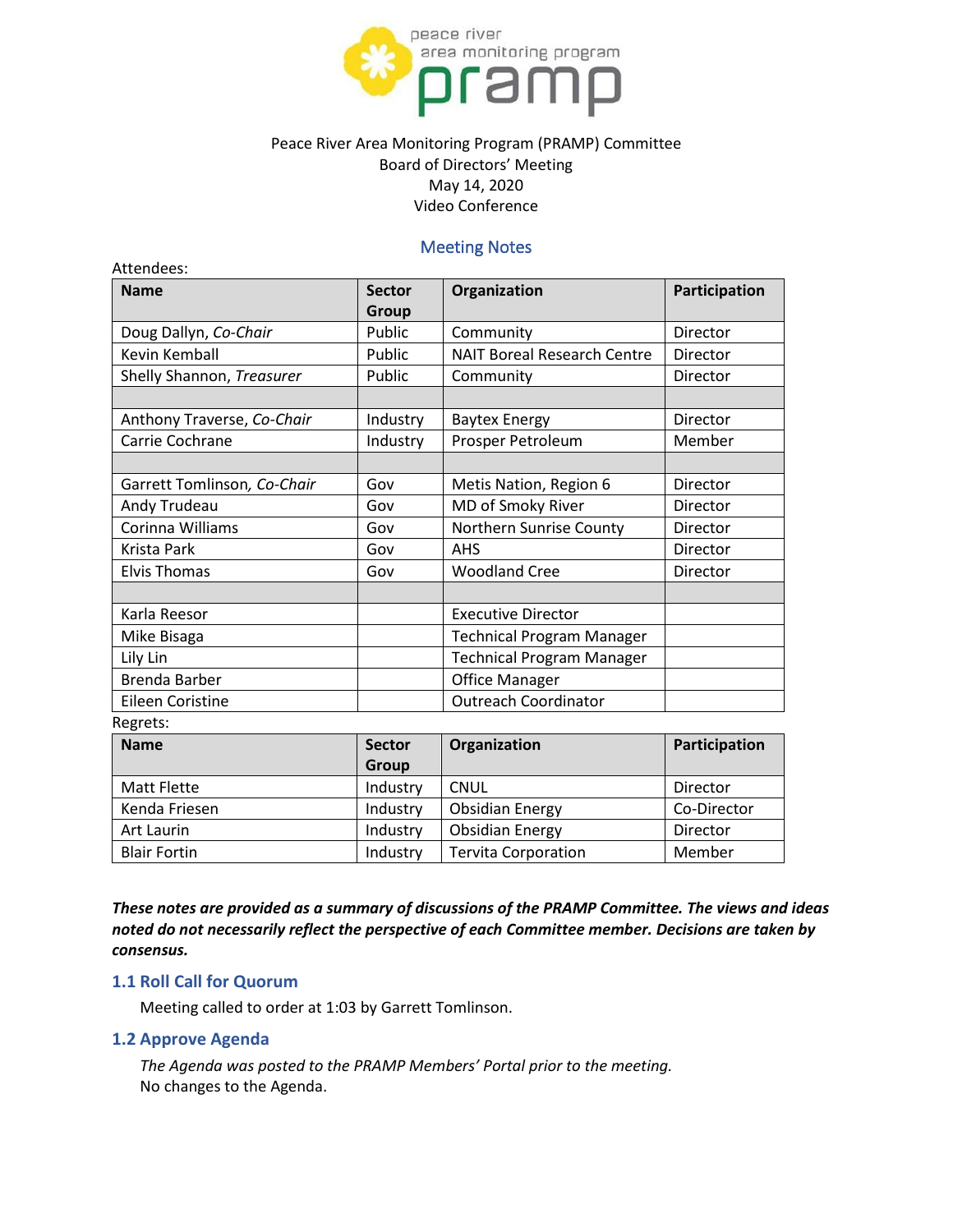Page 2 of 4 PRAMP Committee Meeting date: May 14, 2020

# **1.3 Approval of Minutes**

*The March 19, 2020 Minutes were posted to the Members' Portal prior to the meeting.* No changes to the Minutes were noted. **Motion to approve the March 19, 2020 Minutes by Shelly Shannon.** 

### **1.4 COVID-19**

• No new updates or issues to address. Bureau Veritas is continuing with business as usual.

# **1.5 Industry Updates**

- Baytex Seal Field has been mostly been shut in
- Baytex has been asked to bring the 3-18 gas plant back online to assist another company
- Obsidian planned to be at the meeting, but with reduced hours they are not open today. All of their sites are shut in or mostly shut in at this time.

# **Technical Working Group Update**

### **2.1 PRAMP Data Reports**

#### Dashboard Reports

February

- There was elevated PM2.5 toward the end of the month at the Cadotte Lake station
- Two methane canisters were triggered in Reno

#### March

• There was an elevated TRS at the Cadotte Lake Station

April

- There was an elevated TRS at the Cadotte Lake Station
- Mike and Lily will be investigating the TRS levels

# **2.2 Station Updates**

#### Reno Station

- Mike and Lily have identified a few sites close to the existing site. Due to non-essential travel restrictions it has been difficult to do any further work in person.
- If none of the sites work out, we may look at the existing Reno site.
- We have one trailer that is almost ready to be deployed and the other should be ready in a few months.
- We may move the first trailer that is ready to 986 so that we do not have to continue to pay the rental fees to Bureau Veritas.
- Looking ahead
	- We will be completing the annual data review, expect to have the draft complete by the end of June.
	- Will be analyzing the isotope data now that there are a number of canisters
	- Plan to deploy purple air devices
	- Planning to deploy the two PRAMP downed monitoring stations once they are ready to go
	- Continuing to keep the CNUL monitoring integration talks moving forward
	- Will be integrating two more precipitation gauges
	- Updating the production data and air quality infographic
	- Will be hiring a local field operations assistant.

**Motion to accept the technical updates for information by Corinna Williams. Carried.**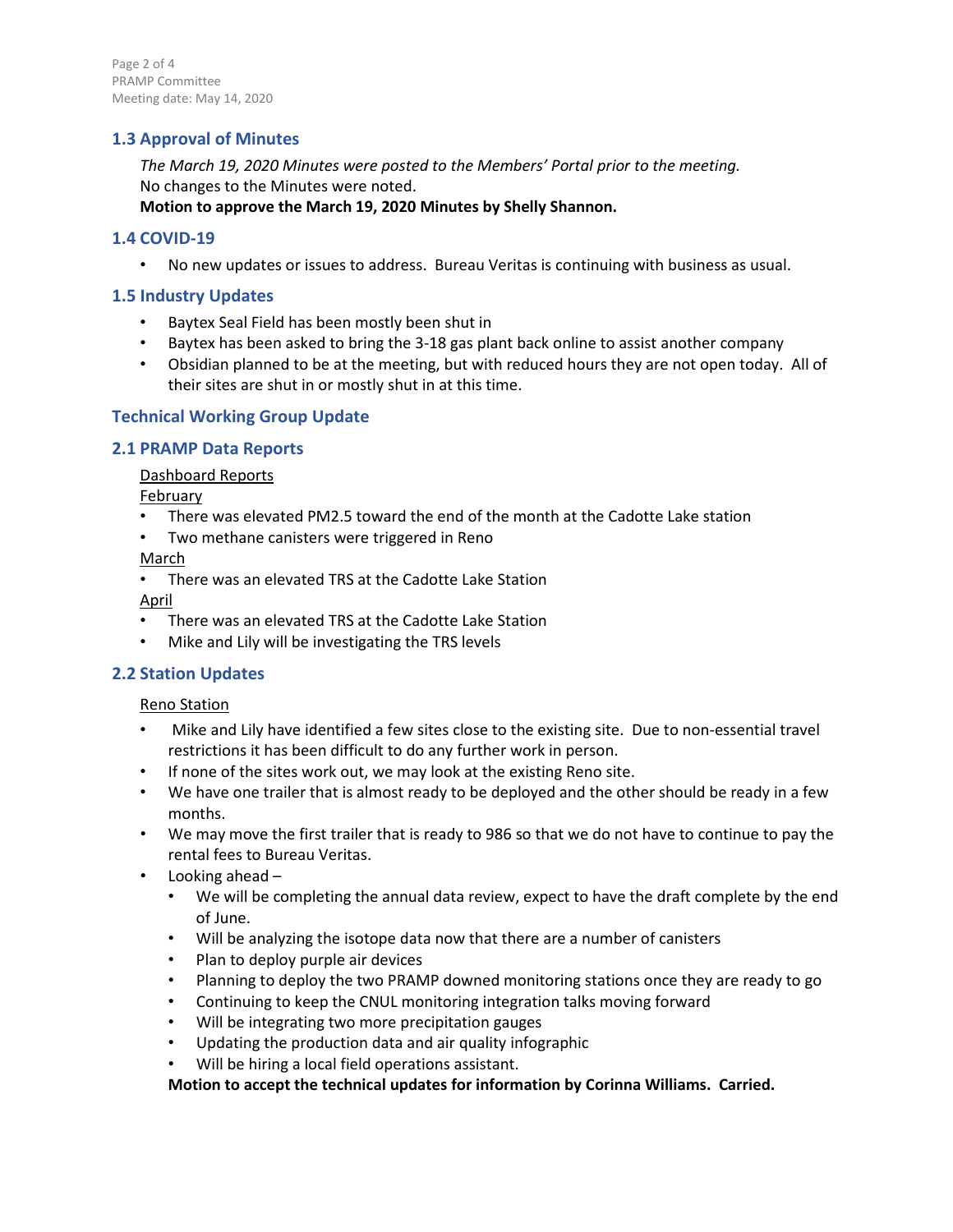# **Engagement, Outreach and Education**

# **3.1 Outreach Updates**

- Contacted schools that we visited last fall to get them involved with the Clean Air Day Contest as well as Air Quality lesson plans for Grade 5
- Have been improving social media

# **Motion to accept the Outreach update for information by Anthony Traverse. Carried.**

# **Financial Update**

# **4.1 AEP Oilsands Contract**

• We do not have an update from AEP for 2020/2021. We do have a contract for the next three years and our understanding is we can invoice against the contract.

# **4.2 AEP Grant Contract**

- We shared the report that we provided to AEP on the 2019/20 grant on the portal.
- **Motion to accept the update on the Contracts for contract for information by Krista Park. Carried.**

# **4.3 Financial Reports**

- The financial reports were provided to the Directors prior to the meeting.
- The reports are the same as the reports provided to AEP along with our monthly invoices
- We have provided our year end files to our auditor for our annual audit.

### **Motion to accept the financial reports for information by Corinna Williams. Carried.**

# **Update from Executive Director**

# **5.1 Boundaries**

- The PAZA Board has agreed that PRAMP can take over the Reno area that is currently part of the PAZA area. The caveat is they ask that PRAMP take over the passive monitor that is in the area.
- Recommend the date for maintaining the passive be to March 31, 2023.

# **Motion to approve the letter with an addendum to the date for maintaining the passive by Corinna Williams. Carried.**

# **5.2 Contracts**

- We are not in a big hurry to push contracts until we get confirmation of contracts from OSM.
- We have some questions on the Bureau Veritas contract that have gone to our legal counsel.

# **Motion to accept the ED update for information by Krista Park. Carried.**

#### **Next Meetings**

- $\cdot$  June 18, 10 noon
- July 16, 10 noon

# **Roundtable**

# **Adjournment**

Meeting adjourned at 2:09 pm by Garrett Tomlinson.